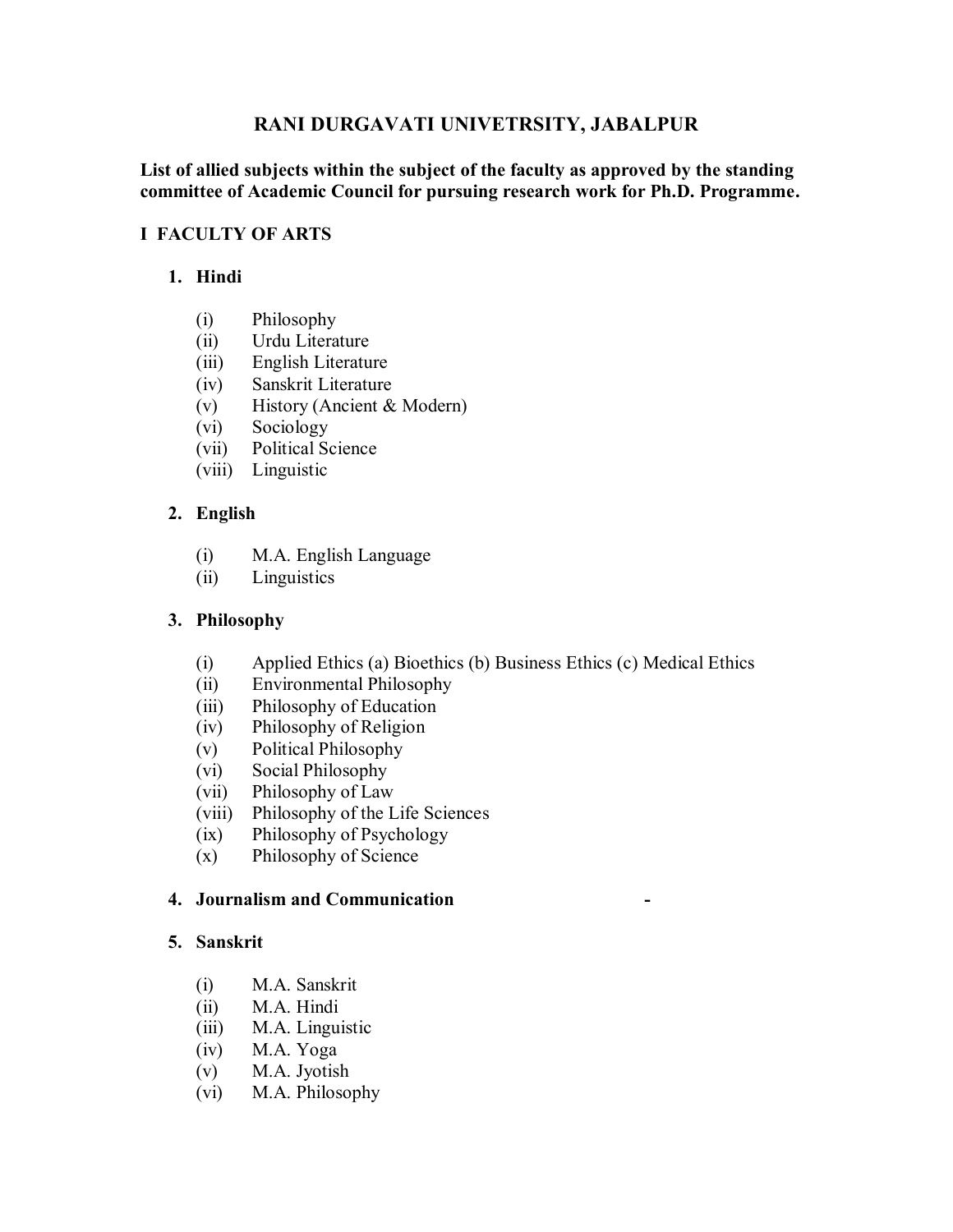- (vii) M.A. Sociology
- (viii) M.A. Economics
- (ix) M.A. Political Science
- (x) M.A. Ancient History
- (xi) M.A. Pali and Prakrit

#### **6. Urdu -**

- **7. Drawing and Painting -**
- **8. Music -**

#### **II FACULTY OF COMMERCE**

## **9. Applied Economics (Subject taught in M.Com., M.A. Economics and M.B.A. Degree Course)**

- (i) Marketing Management
- (ii) Human Resource Management
- (iii) International Marketing
- (iv) Agriculture & Rural Marketing
- (v) Shares & Stock Exchange
- (vi) Capital & Investment
- (vii) Business Organization & Management
- (viii) Business Law & Industrial Law
- (ix) Economic & Social Environment
- $(x)$  Industry & Entrepreneurship
- (xi) Consumer Protection
- (xii) Transportation
- (xiii) E-Commerce Communication Channels & Courier Services
- (xiv) Banking & Insurance Sector
- (xv) Advertisement & Media
- (xvi) Economic Planning & Control
- (xvii) Monetary Policies & Economic Reforms
- (xviii) Consultancy Services & Business Survey
- (xix) Organizational & Consumer Behavior
- (xx) Distribution Channels & Agency

#### **10. Commerce**

#### **(Subject taught in M.Com. and M.B.A. Degree Course)**

- (i) Financial Accounting
- (ii) Cost Accounting & Control
- (iii) Management Accounting
- (iv) Direct & Indirect Taxes
- (v) Public Finance & Budgetary Control
- (vi) Financial Management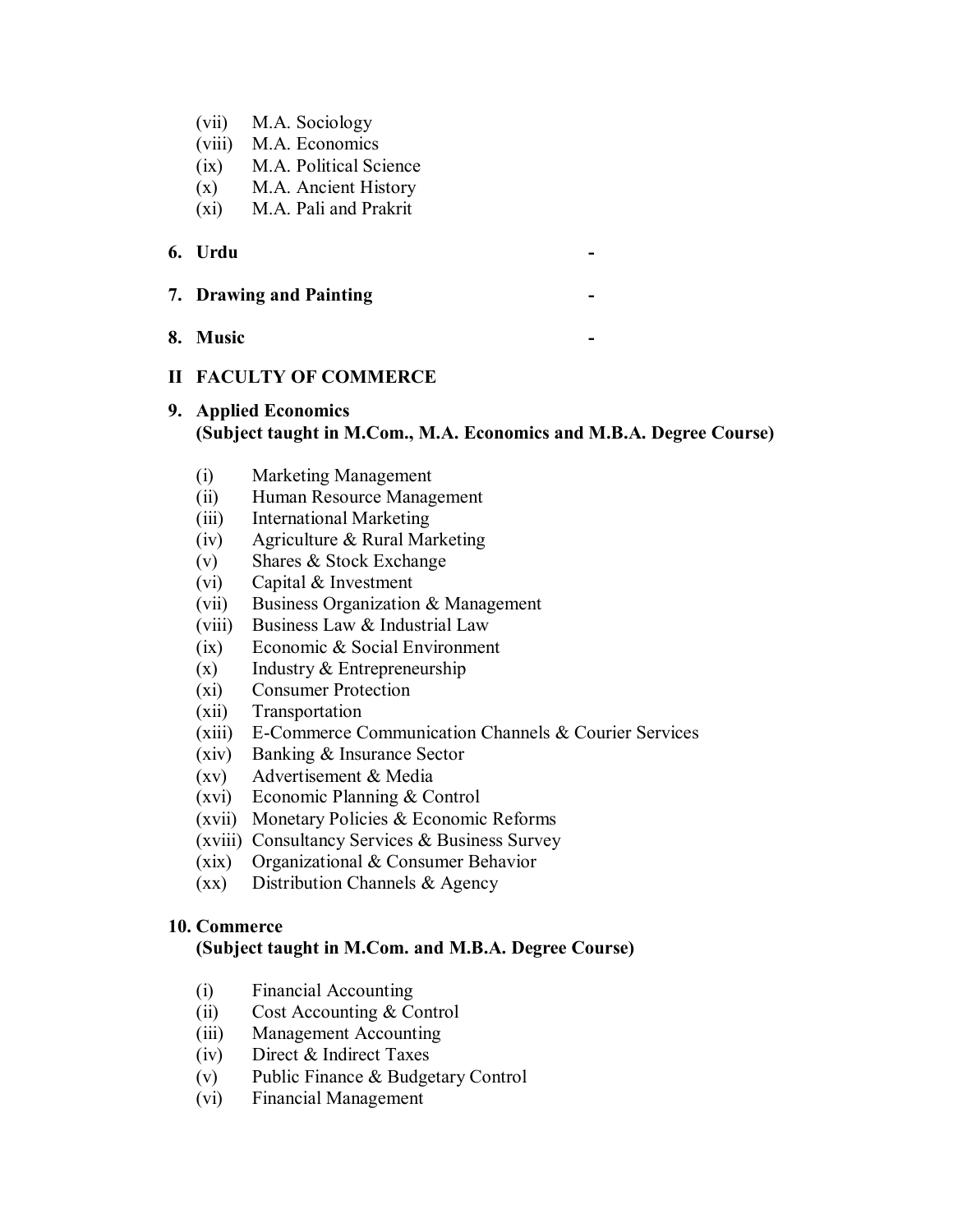- (vii) Advance Corporate Accounting
- (viii) Business Law & Management
- (ix) Statistical Analysis
- (x) Corporate Legal Framework
- (xi) Financial Operations
- (xii) Capital and Investment Management
- (xiii) Functional Management
- (xiv) Tax Planning & Management
- (xv) Accounting for Managerial Decisions
- (xvi) Sales & Service Taxes
- (xvii) Business Taxation
- (xviii) Tally Accounting & Audit

## **III FACULTY OF LAW**

#### **11. Law -**

## **IV FACULTY OF SOCIAL SCIENCE**

#### **12. Economics -**

#### **13. Sociology -**

## **14. History**

- (i) Ancient Indian History & Culture, Archeology, Art and Architecture
- (ii) Political Science
- (iii) Economics
- (iv) Sociology
- (v) Tourism & Travels Management
- (vi) Tribal Studies

#### **15. Political Science -**

# **16. Ancient Indian History Culture and Archeology -**

- **17. Social Work -**
- 18. **Geography -**
- 19. **Home Science -**
- 20. **Psychology** -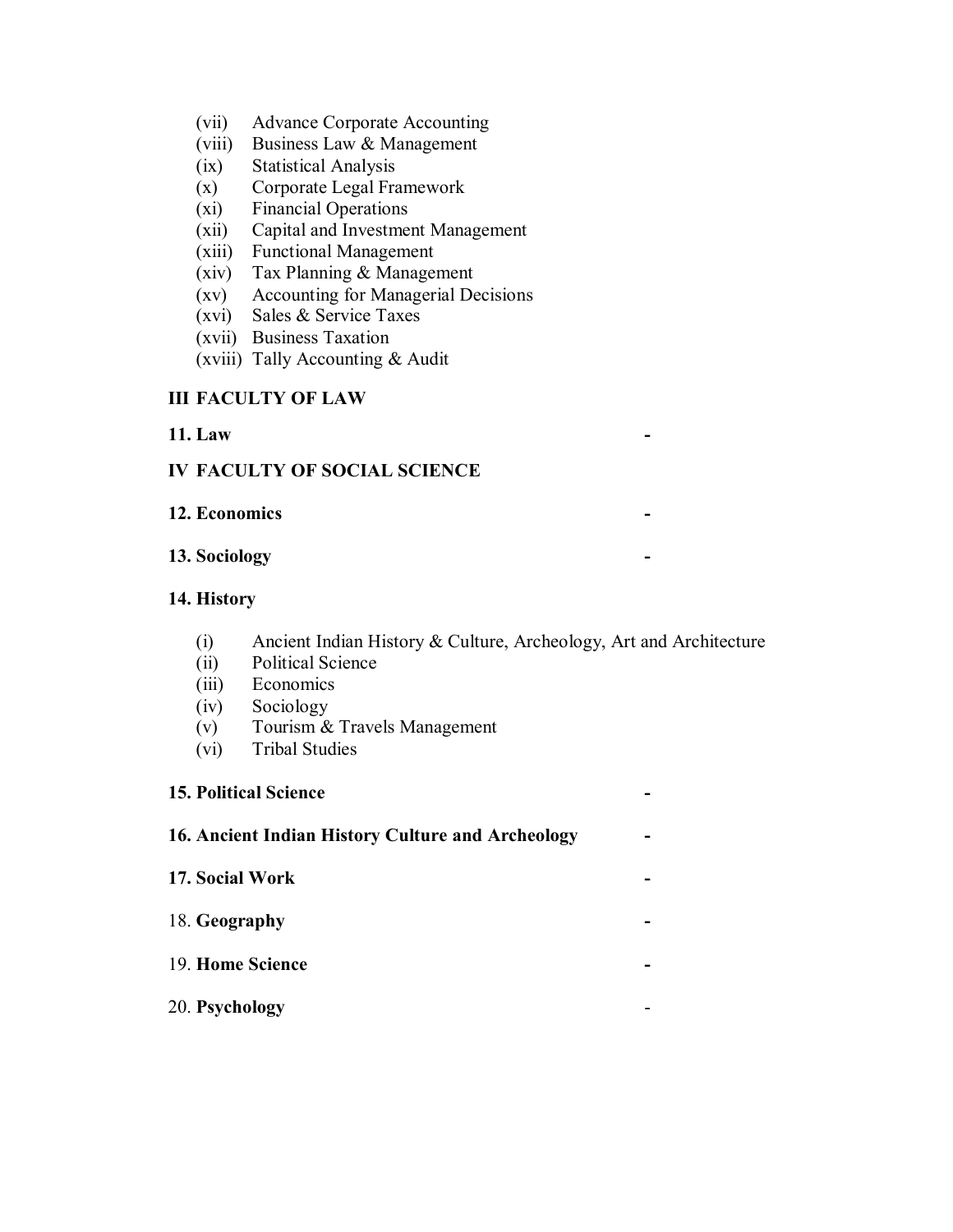## **V FACULTY OF EDUCATION**

## **21. EDUCATION**

- (i) Educational Philosophy and Sociology
- (ii) Educational Psychology
- (iii) Elementary Education
- (iv) Teacher Education
- (v) Curriculum Studies
- (vi) Guidance and Counselling
- (vii) Planning, Management and Financing of Education
- (viii) Distance Education and Open Education
- (ix) Inclusive Education
- (x) Educational Technology and ICT
- (xi) Educational Futurology
- **Note :** No one other than a person having M.Ed/ M.A. in Education with B.Ed. shall be allowed to join Ph.D. in education and no one without having M.Ed./ M.A. in Education with B.Ed. and Ph.D. in Education shall be entitled to registered as a guide in education. If the nature of problem is interdisciplinary, than one can be registered as a co-guide of the required subject.

#### **22. Rural Studies and Population -**

#### 23. **Applied Psychology -**

**24. Physical Education -**

## **VI FACULTY OF HOME SCIENCE**

#### **25. Child Development**

- (i) M.Sc. Human Development and Family Studies
- (ii) M.Sc. Child Development
- (iii) M.Sc. Human Development

#### **26. Clothing and Textile**

- (i) M.Sc. in Clothing & Textile/Textile & Clothing
- (ii) M.Sc. in (Home/Family Community Sciences)
- (iii) M.Sc. in Textile Chemistry
- (iv) M.Sc. in Textile Technology
- (v) M.Sc. in Fashion Designing/Fashion Technology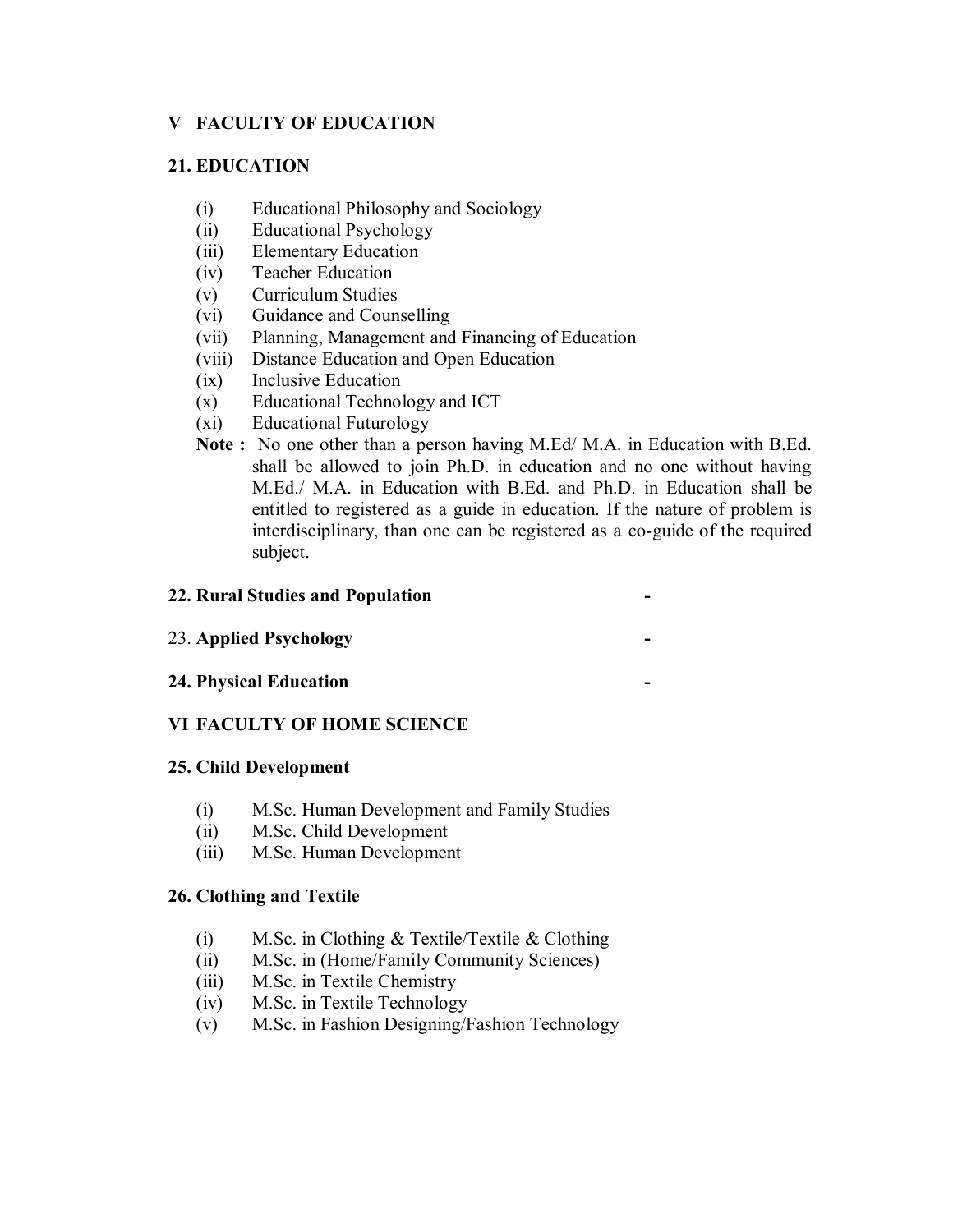#### **27. Home Management**

- (i) M.Sc. Home Management
- (ii) M.Sc. Resource Management
- (iii) M.Sc. Family Resource Management

# **28. Food and Nutrition**

- (i) M.Sc. Food Science & Technology
- (ii) M.Sc. Clinical Nutrition & Dietetics
- (iii) M.Sc. (Family & Community Science)
- (iv) M.Sc. Public Health Nutrition
- (v) M.Tech. (Agricultural Engineering) Post Harvest Process & Food Engineering

# **VII FACULTY OF MATHEMATICAL SCIENCE**

# **29. Mathematics**

- (i) Computer Science
- (ii) Siddhanta Darshan
- (iii) Applied Mathematics
- (iv) Applied Physics
- (v) Bio-Mathematics
- (vi) Mathematical Sciences
- (vii) Economics
- (viii) Statistics

## **30. Computer Science**

- (i) Mathematics
- (ii) Library & Information Science
- (iii) Applied Mathematics
- (iv) Applied Physics
- (v) Computer Engineering
- (vi) Mathematical Science
- (vii) M.C.A.
- (viii) Applied Computer Science

# **VIII FACULTY OF LIFE SCIENCE**

## **31. Botany**

- (i) Forestry
- (ii) Agro Forestry
- (iii) Plant Breeding and Genetics
- (iv) Genetics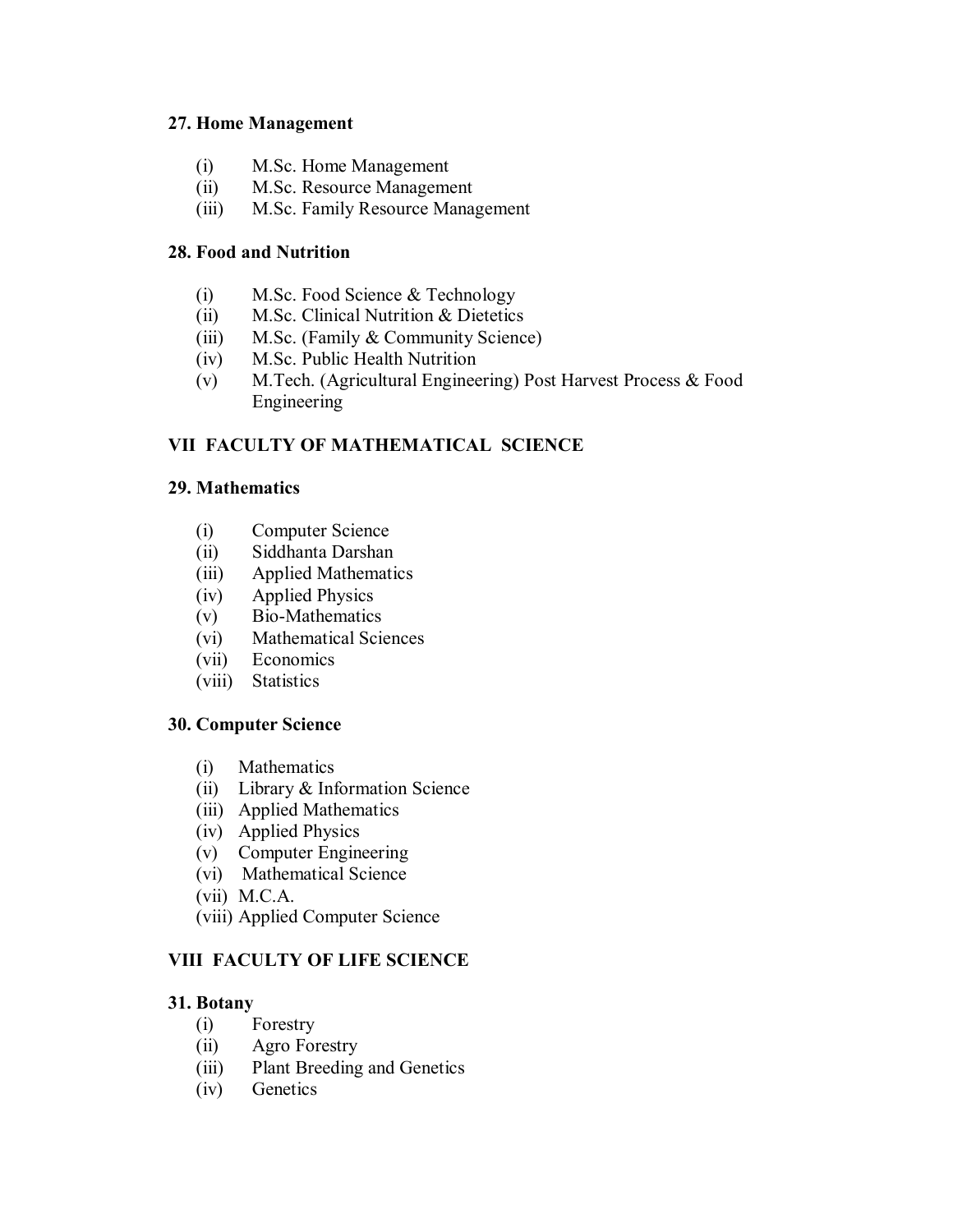- (v) Plant Pathology
- (vi) Agriculture Botany
- (vii) Horticulture
- (viii) Agronomy
- (ix) Plant Breeding
- (x) Agriculture
- (xi) Ecology
- (xii) Environmental Biology
- (xiii) Soil Science
- (xiv) Limnology
- (xv) Economic Botany
- (xvi) Ethno Botany
- (xvii) Mushroom Technology
- (xviii) Mycology
- (xix) Plant Science
- (xx) Cytogenetic
- (xxi) Seed Science
- (xxii) Seed Technology
- (xxiii) Plant Physiology
- (xxiv) Plant Biochemistry
- (xxv) Plant Ecology
- (xxvi) Molecular Biology
- (xxvii) Tissue Culture
- (xxviii) Aerobiology
- (xxix) Palynology
- (xxx) Taxonomy
- (xxxi) Paleobotany
- (xxxii) Bioscience

#### **32. Bio Science**

- (i) Fisheries
- (ii) Animal Science
- (iii) Animal Physiology
- (iv) Aquaculture
- (v) Limnology
- (vi) Genetics
- (vii) Animal Breeding
- (viii) Animal Husbandry
- (ix) Tissue Culture
- (x) Parasitology
- (xi) Hematology
- (xii) Ecology
- (xiii) Environmental Botany
- (xiv) Ichthyology
- (xv) Helminthology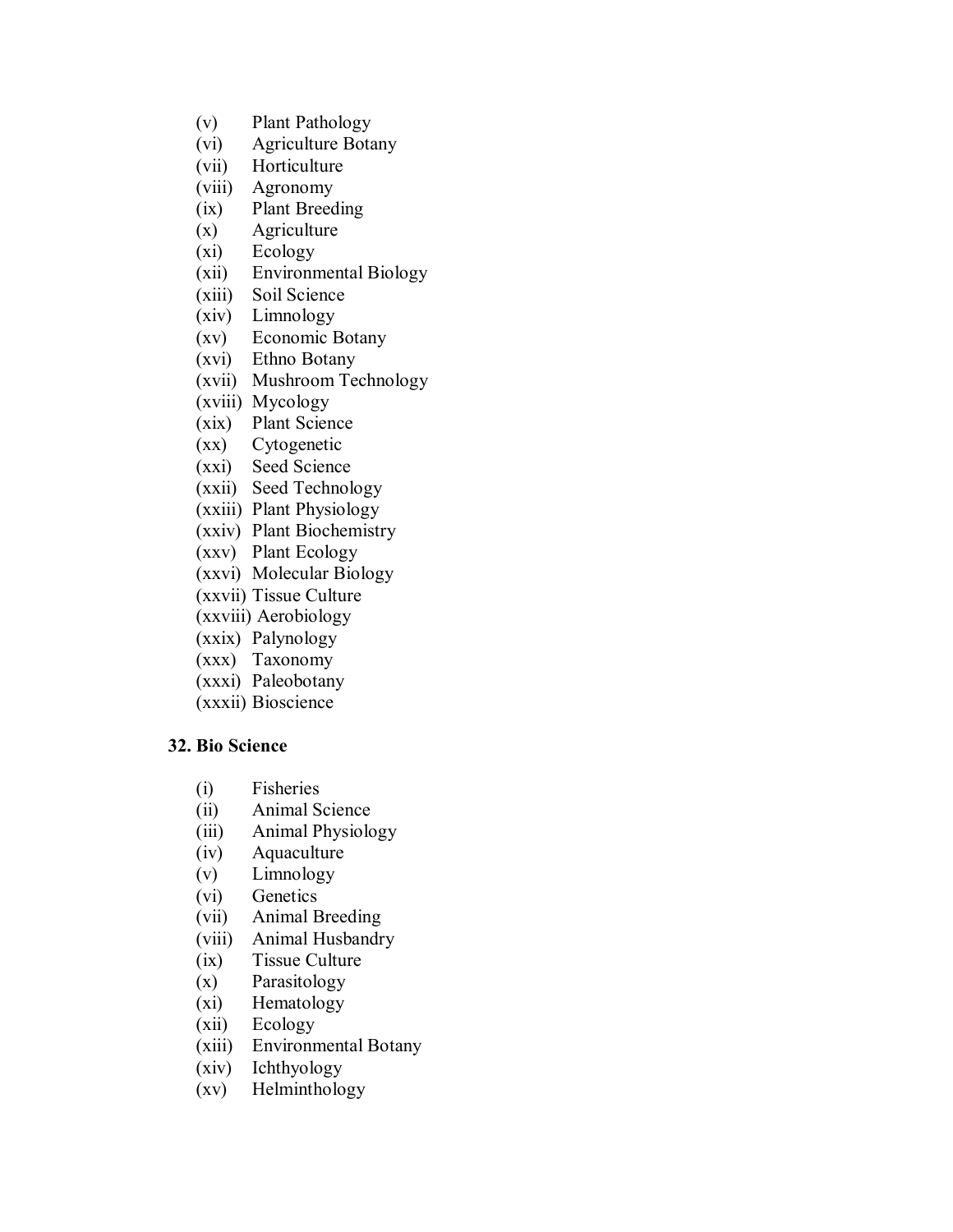- (xvi) Vertebrate Biology
- (xvii) Invertebrate Biology
- (xviii) Forestry
- (xix) Agro Forestry
- (xx) Plant Breeding and Genetics
- (xxi) Genetics
- (xxii) Plant Pathology
- (xxiii) Agriculture Botany
- (xxiv) Horticulture Botany
- (xxv) Agronomy
- (xxvi) Plant Breeding
- (xxvii) Agriculture
- (xxviii)Ecology
- (xxix) Environmental Biology
- (xxx) Soil Science
- (xxxi) Limnology
- (xxxii) Economic Botany
- (xxxiii)Ethnobotany
- (xxxiv)Mushroom Technology
- (xxxv) Mycology
- (xxxvi)Plant Science
- (xxxvii) Cytogenetic
- (xxxviii) Seed Science
- (xxxix) Seed Technology
- (xl) Plant Physiology
- (xli) Plant Biochemistry
- (xlii) Plant Ecology
- (xliii) Molecular Biology
- (xliv) Tissue Culture
- (xlv) Aerobiology
- (xlvi) Palynology
- (xlvii) Taxonomy

#### **33. Microbiology**

- (i) Bacteriology
- (ii) Virology
- (iii) Diary Microbiology
- (iv) Industrial Microbiology
- (v) Environmental Microbiology
- (vi) Food Microbiology
- (vii) Aquatic Microbiology
- (viii) Soil Microbiology
- (ix) Air Microbiology
- (x) Medical Microbiology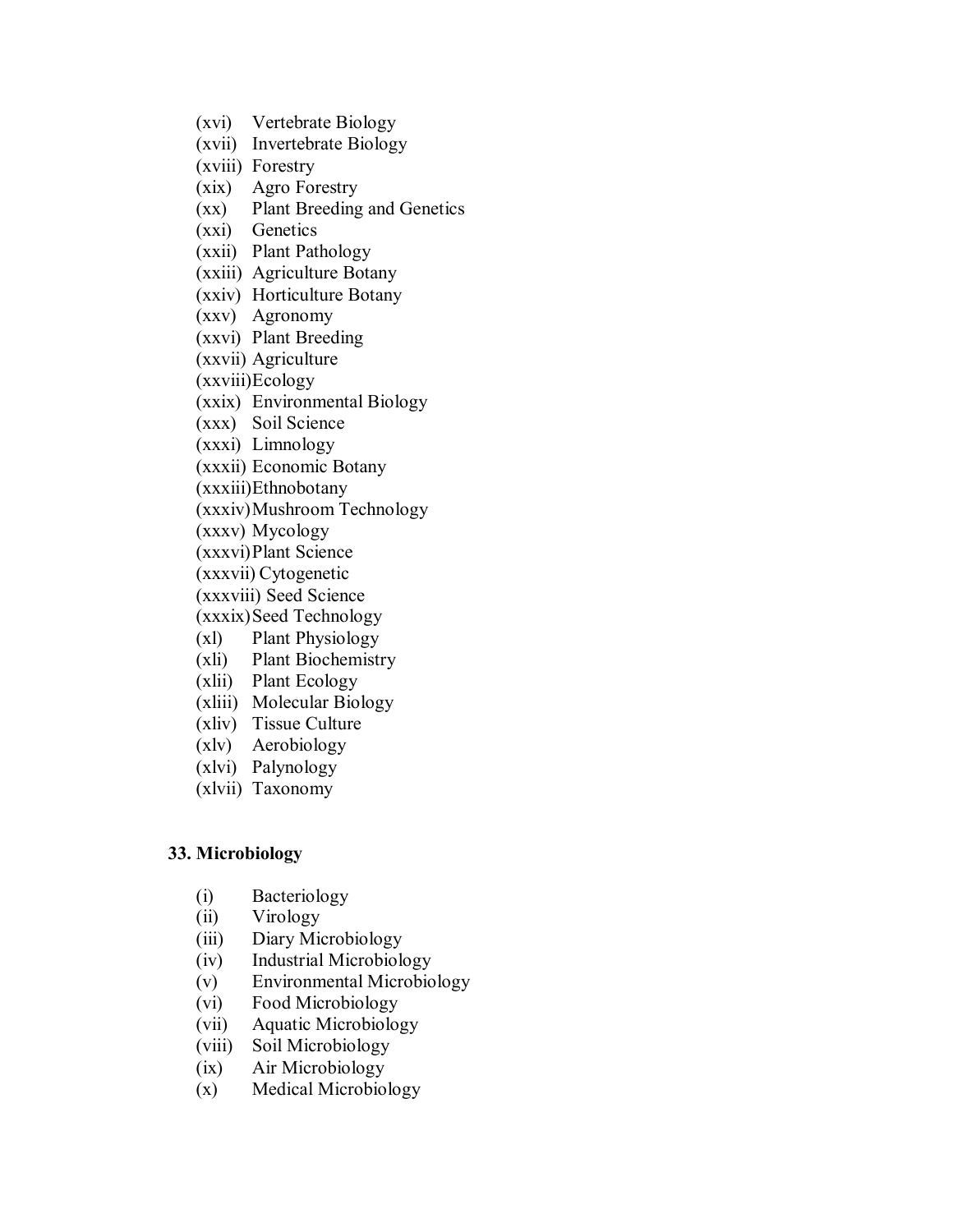- (xi) Veterinary Microbiology
- (xii) Plant Microbiology
- (xiii) Fermentation Microbiology
- (xiv) Mycology
- (xv) Plant Pathology
- (xvi) Veterinary Pathology
- (xvii) Agriculture Microbiology
- (xviii) Aerobiology
- (xix) Limnology
- (xx) Physiology
- (xxi) Hydrobiology
- (xxii) Bioscience
- (xxiii) Forensic Science

#### **34. Bio-chemistry**

- (i) Plant Physiology
- (ii) Plant Biochemistry
- (iii) Animal Physiology
- (iv) Hematology
- (v) Animal Biochemistry
- (vi) Molecular Biology
- (vii) Bioinformatics
- (viii) Fermentation Biotechnology
- (ix) Nano Biotechnology
- (x) Immunology
- (xi) Industrial Biotechnology
- (xii) Environmental Biotechnology
- (xiii) Forensic Science

#### **35. Bio-Technology**

- (i) Genetic Engineering
- (ii) Molecular Biology
- (iii) Bioinformatics
- (iv) Fermentation Biotechnology
- (v) Nano Biotechnology
- (vi) Immunology
- (vii) Plant Biotechnology
- (viii) Animal Biotechnology
- (ix) Microbial Biotechnology
- (x) Fungal Biotechnology
- (xi) Industrial Biotechnology
- (xii) Environmental Biology
- (xiii) Environmental Biotechnology
- (xiv) Cell Biotechnology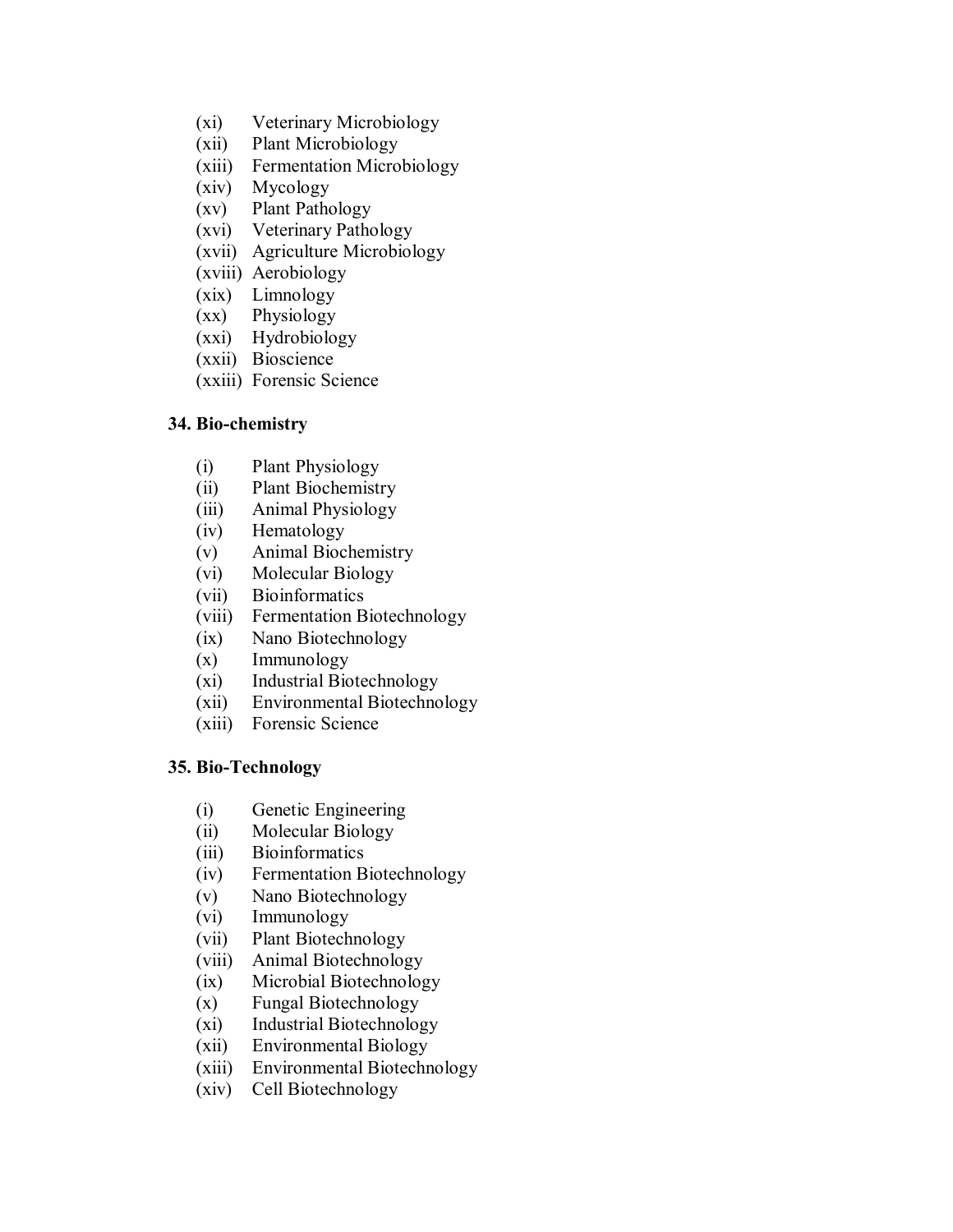- (xv) Stem Cell Biotechnology
- (xvi) Bioscience
- (xvii) Forensic Science
- (xviii) Forensic Biotechnology

#### **36. Zoology**

- (i) Fisheries
- (ii) Animal Science
- (iii) Animal Physiology
- (iv) Aquaculture
- (v) Limnology
- (vi) Genetics
- (vii) Animal Breeding
- (viii) Animal Husbandry
- (ix) Tissue Culture
- (x) Parasitology
- (xi) Hematology
- (xii) Ecology
- (xiii) Environmental Botany
- (xiv) Ichthyology
- (xv) Helminthology
- (xvi) Vertebrate Biology
- (xvii) Invertebrate Biology
- (xviii) Animal Biochemistry
- (xix) Bioscience

#### **37. Environmental Science**

- (i) Forestry
- (ii) Agro fore
- (iii) Soil Science
- (iv) Ecology
- (v) Environmental Biology
- (vi) Limnology
- (vii) Aquatic Biology
- (viii) Environmental Microbiology
- (ix) Environmental Biotechnology
- (x) Fisheries
- (xi) Aquaculture
- (xii) Bioscience
- (xiii) Aquatic Microbiology
- (xiv) Ichthyology
- (xv) Hydrobiology
- (xvi) Aerobiology
- (xvii) Atmospheric Science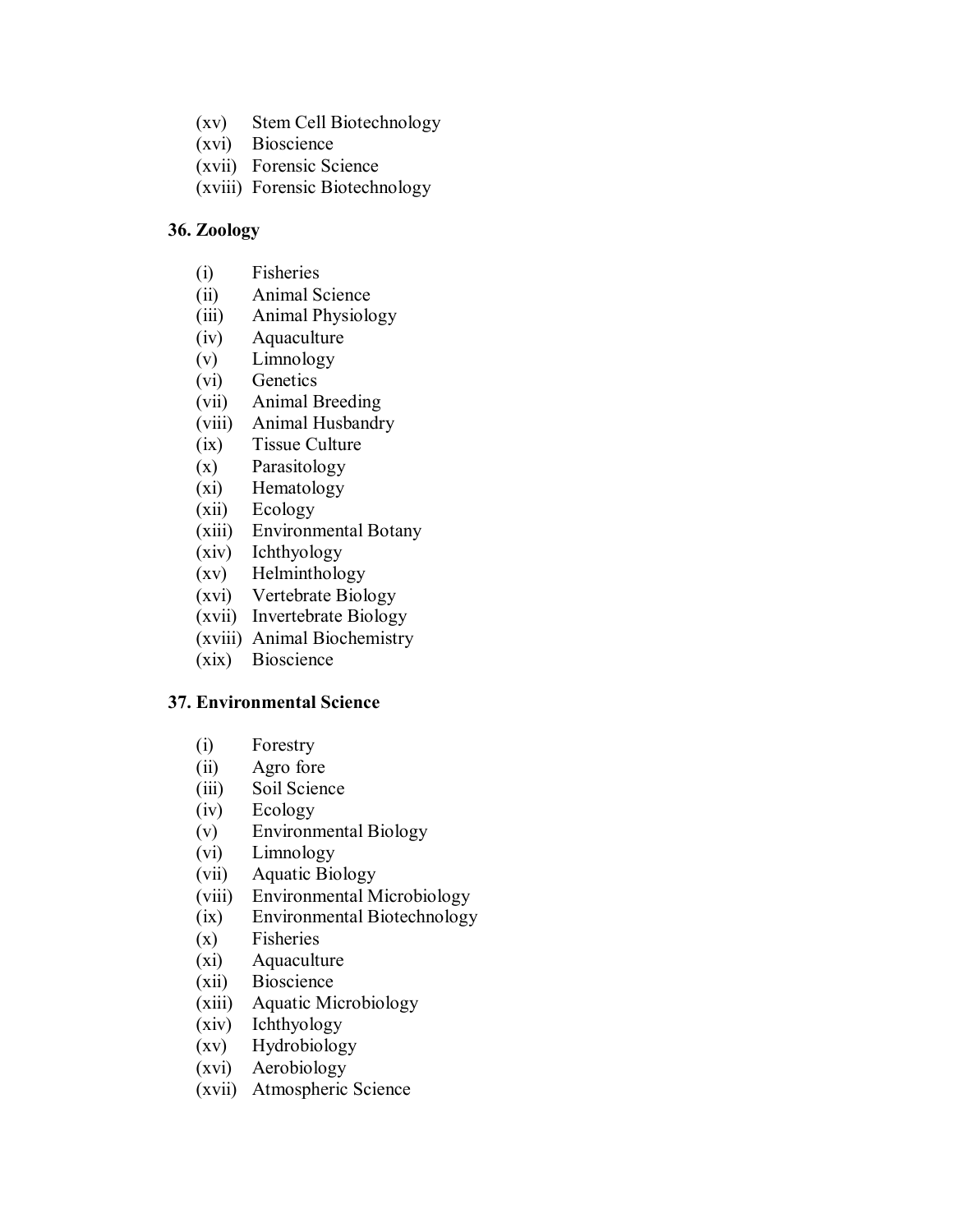- (xviii) Population Science
- (xix) Pollution
- (xx) Geohydrology
- (xxi) Geology
- (xxii) Invertebrate Biology
- (xxiii) Wildlife
- (xxiv) Natural Resource

# **IX FACULTY OF SCIENCE**

## **38. Physics -**

#### **39. Chemistry**

- (i) Biochemistry
- (ii) Physics
- (iii) Computer Science
- (iv) Pharmacy
- (v) Agriculture Chemistry
- (vi) Phytochemistry
- (vii) Material Science

#### **40. Electronics**

- (i) Electronics
- (ii) Electronics and Communication
- (iii) Electrical Engineering
- (iv) Computer Engineering
- (v) Instrumentation
- (vi) Material Science
- (vii) Bio Medical Engineering
- (viii) Physics
- (ix) Applied Physics
- (x) Nuclear Engineering
- (xi) Ceramic Engineering And areas related to these within the preview of Electronics

## **41. Geology -**